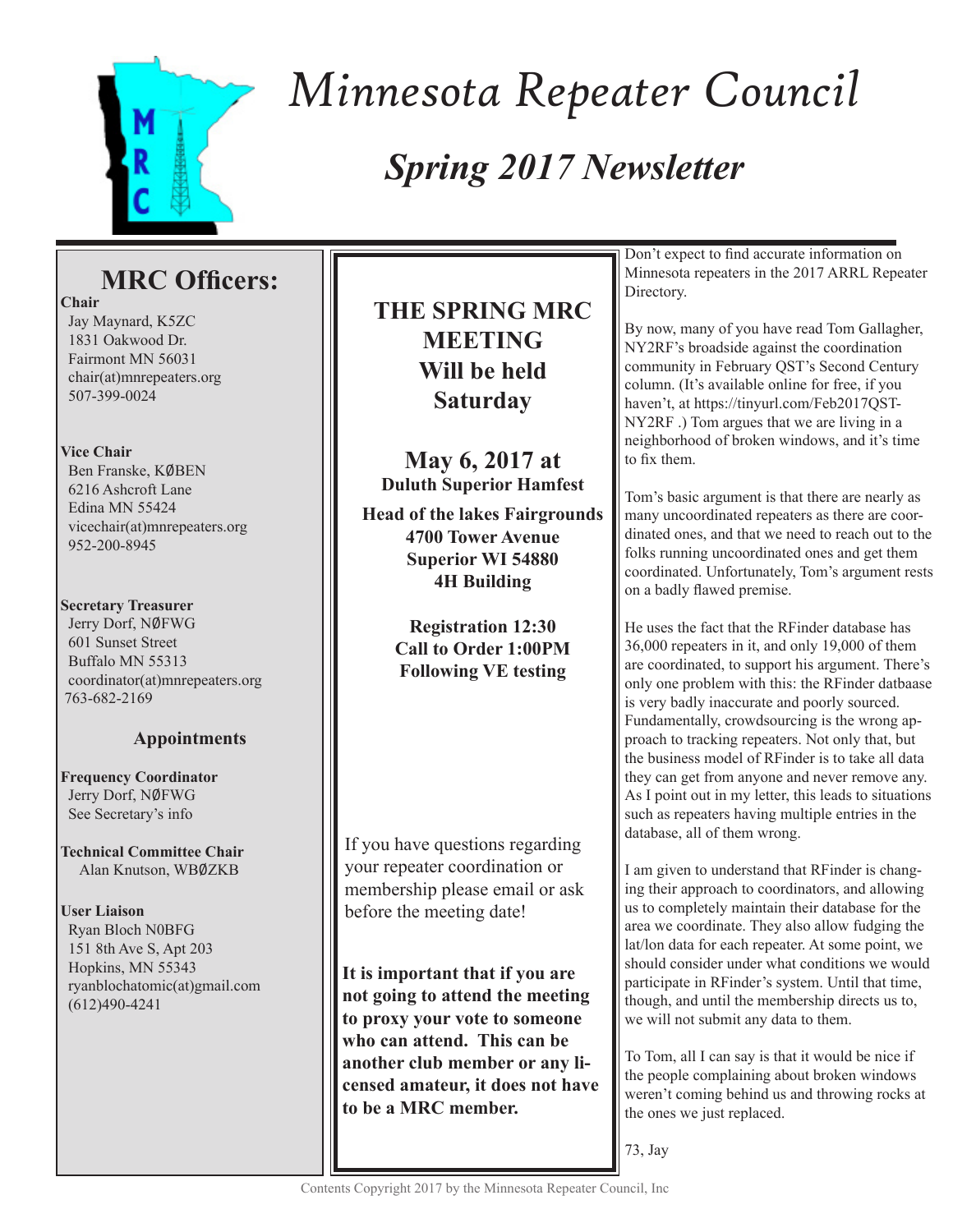### **Jay Maynard, K5ZC**

1831 Oakwood Drive . Fairmont, Minnesota 56031-3225 Phone: (507) 399-0024 · E-Mail: jaymaynard@gmail.com

Date: 8 November 2016

Rick Roderick, K5UR, President Tom Gallagher, NY2RF, Chief Executive Officer ARRL, The National Association for Amateur Radio 225 Main Street Newington, Connecticut 06111-1494

Dear Rick and Tom:

I was forwarded a copy of your Notice to Coordinators about the changes in data processing for the *ARRL Repeater Directory*. I am greatly dismayed to see what those changes are. To me, they are nothing less than a slap in the face of the coordination community.

I am a Life Member of the League, and have been one since 1979, when I was 19 years old. I've been involved with frequency coordination and spectrum management on VHF/UHF-FM for nearly that long. I currently serve as Chairman of the Minnesota Repeater Council, and have served in the past as President and Director of the Texas VHF-FM Society and the National Frequency Coordinators' Council. I view my service to these organizations as my contributions to the service that has shaped so much of my life.

For that entire time, the relationship between the League and the FM and repeater world in general, and the coordination community in particular, has been very much up and down. The high point was the establishment of the NFCC with the goal of providing a single point of contact between the FCC and the coordination community; unfortunately, that effort ended in failure when the FCC made it clear it wasn't interested. There have been low points, as well, mostly seen in the coordination community as benign neglect at the very best.

Now comes a new low. Coordinators have worked with the League for many years to provide accurate, reliable information for the *Repeater Directory*. For much of that time, the process has worked well: we got our data in to the League, it published the *Directory*, life was good. It has been my understanding over the years that the Directory was a substantial cash cow for the League, and the payments we received for our data were welcomed and useful to many coordinators – although we in Minnesota have donated ours for the past couple of years to the ARRL Spectrum Defense Fund.

The relationship started going downhill when the League brought in DHF Systems. What had been a smooth process turned into a nightmare, with coordinators expected to manually update the League's records one by one instead of using a batch process as had been in place before. Promises were made that that situation would be ameliorated, yet nothing ever came of it. We did not go to the lengths our colleagues in Wisconsin did, but I understand their frustration.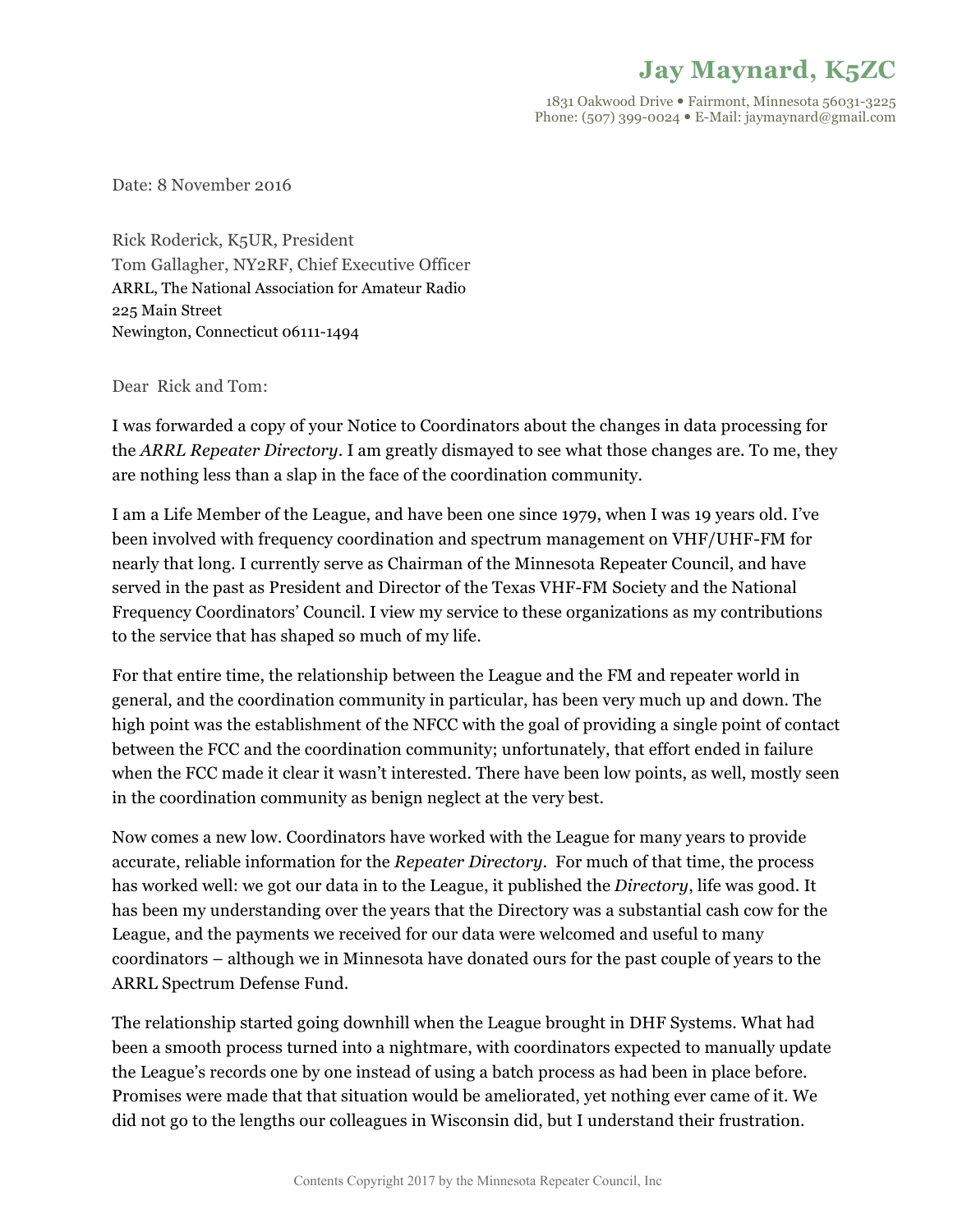The announcement that RFinder would be the League's official partner in publishing the data online, earlier this year, was a major step backward in the relationship. Your mention that RFinder's data is "primarily user supplied" badly misstates the actual facts: their data is notoriously unreliable to anyone who has actual knowledge of repeaters listed there. At a regional meeting of coordinators I attended this past weekend, one widely-used repeater in Milwaukee was noted as having four listings – all of them in error, to the point that combining the correct information from all four still would not produce one correct listing!

RFinder, as a matter of policy, does not remove data from their database. At all. Ever. For any reason. Even if it's demonstrably incorrect. This leads to the worst situation possible for a repeater user: lots of data, but little of it trustworthy. More than a few coordinators have attempted to contact the owners of RFinder, and those that got replies (for not all did, by a long way) were told that they would happily accept our data and not charge us to log into the site, but would not treat our data as any more authoritative than their other data. Is this what the League is willing to hang its reputation on?

Further, I must call your attention to RFinder's sleazy business practices. They have used data lifted directly from other sources, without vetting and without any process of assuring that the data was used with the permission of its owners. In one well-known case, the owners of a competing site have demanded, among other things, a public apology for a proven case of data theft.

Finally, one cornerstone of the *Repeater Directory*'s editorial policy has been a bedrock part of the League's relationship with the coordination community. The *Directory*, as a matter of policy, only published data for coordinated repeaters. This was not only a reliability measure, but also a strong statement of support for the coordination community, one that was noticed and appreciated. RFinder's offer to add a "coordinated/uncoordinated" listing to the entries is a poor substitute. It neither improves data quality nor provides the kind of support for the coordination community the previous policy did.

While we have taken no formal action in Minnesota, I think I can safely say based on my discussions with our membership that the Minnesota Repeater Council will not hand its data to RFinder in any manner whatsoever. We simply don't trust them to do the right thing with it.

I appreciate the position the League is in, and sympathize with the desire to outsource the whole affair. However, selecting RFinder for this job was about as unwise a choice as can be made. It will kill the *Repeater Directory* as a useful tool for the average ham and destroy the League's working relationship with the coordination community.

Sincerely,

Jay Maynard, K5ZC Chairman, Minnesota Repeater Council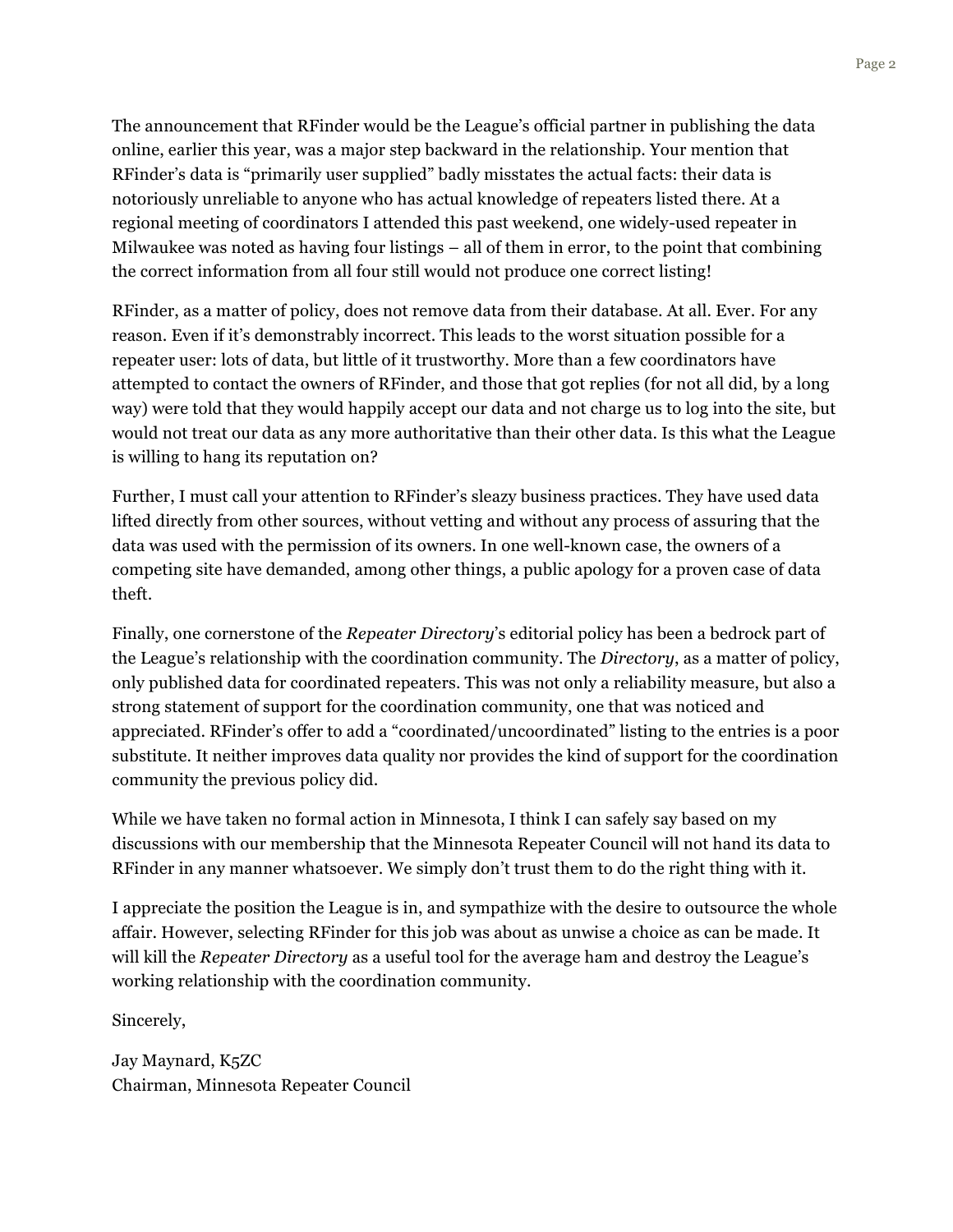### **Secretary, Treasurers & Coordinators Notes**

From "The ARRL Letter for March 16 2017"

New ARRL Repeater Directory is Biggest Ever!

With a whopping 31,000+ listings, the new ARRL Repeater Directory® is the most complete printed directory of on-the-air repeaters ever! The 2017- 2018 edition (46th edition) has 10,000 more listings than the previous edition, covering repeater systems throughout the US and Canada. Repeater systems are listed by state/province, city, and operating mode. Analog and digital repeater systems are included: FM, FUSION, D-STAR, DMR, NXDN, and P25 systems.

Rfinder also has a android OS based SDR radio search youtube for "rfinder h1 radio"

### **MRC Resources on the Internet**

MRC Webpage http://www.mnrepeaters.org http://www.mrc.gen.mn.us

MRC Mailing list:

This mailing list is for announcements and general discussion of MRC events, policy and operations. Currently it is un-moderated and open to all. Sign up at:

http://eight.pairlist.net/mailman/listinfo/mrc

Don't forget to change your email program to "plain text" before you try to send anything. Messages with HTML or other fancy print will come through blank if you don't make the change.... Also do not include attachments!

The highlights since the fall newsletter.

New coordinations are proceeding with no major incidents or challenges.

I have not seen any activity from any of our committees as of this newsletter.

No ARRL submission has been made for 2017 repeater directory.

Annual repeater updates will be mailed in mid August, followed by the fall newsletter

IRS 990N postcard has been filed for 2016 with a new system that required more steps and user verification,

Secretary of state registration updated for the year.

Some common issues that I encounter!

As always this newsletter along with any printed report is a snapshot of the data. Things are constantly in flux with updates and other changes, Please check the date of the report before jumping to conclusions over the dues list or repeater listings.

At this time the MRC does not share data with any online service. Therefore please do not take them as official data!

73's

Jerry Dorf, N0FWG Minnesota Repeater Council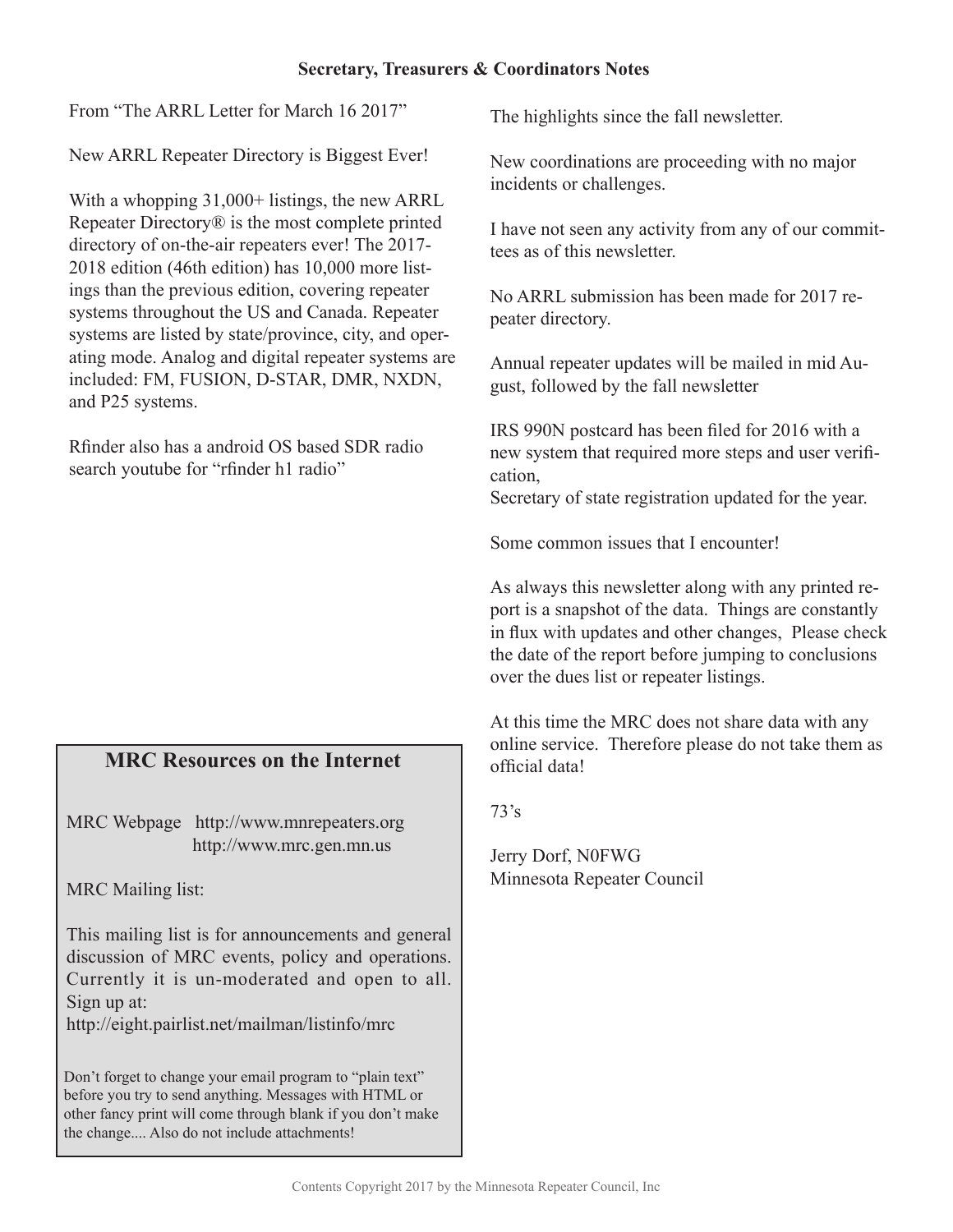### **Minutes of the Minnesota Repeater Council**

Fall meeting held On October 22, 2016 Maple Grove Fire Station 2, Maple Grove MN

Call to order by Chairman Jay Maynard at 1:00PM

Quorum was meet with a total of 63 members in good standing on the roster, 18 in attendance of which 8 are non-metro.

Introduction of members and officers made.

### **Chairman's Report:** Jay Maynard K5ZC

Wisconsin is holding a regional meeting of the coordination bodies of the surrounding states on November 5. Jay Maynard will be attending, he asked that his hotel expense be paid. Motion made to include Jerry Dorf, if he is able to attend, motion seconded and passed.

### **Secretary & Treasurer's report:** Jerry Dorf N0FWG

Reports presented to membership in the newsletter, and handout.

### **Frequency coordinator:** Jerry Dorf N0FWG

Reports presented to membership in the newsletter, and handout.

### **New Members:**

Austin C Lamaack W0WXT regular member Shep Shepardson N0NMZ regular member

Motion made, seconded and passed to accept all new members.

### **Old Business:**

Coordination data committee, no resolution at this time. Committee to report at spring meeting.

UHF Full duplex link committee, recommend to extend its role to review and make recommendations to update the UHF bandplan. Motion passed, Paul Emeott K0LAV will chair this committee. Any interested parties should contact Paul.

Great River Library donation, need a volunteer to research what they have & need for amateur radio or STEM material.

### **New Business:**

None

**Election of officers:** Motion made to open the office of chairman, Jay Maynard accepted. Motion was made to accept all current officers, seconded. Motion passed unanimously

Chairman: Jay Maynard K5ZC Vice Chair: Ben Franske, K0BEN Secretary-Treasurer: Jerry Dorf, N0FWG No change in appointments

**Spring Meeting:** Non Metro location, Duluth Superior Hamfest in May? Jerry Dorf, N0FWG will investigate

Meeting Adjourned at 1:50PM

Jerry Dorf, N0FWG Secretary Treasurer Minnesota Repeater Council, Inc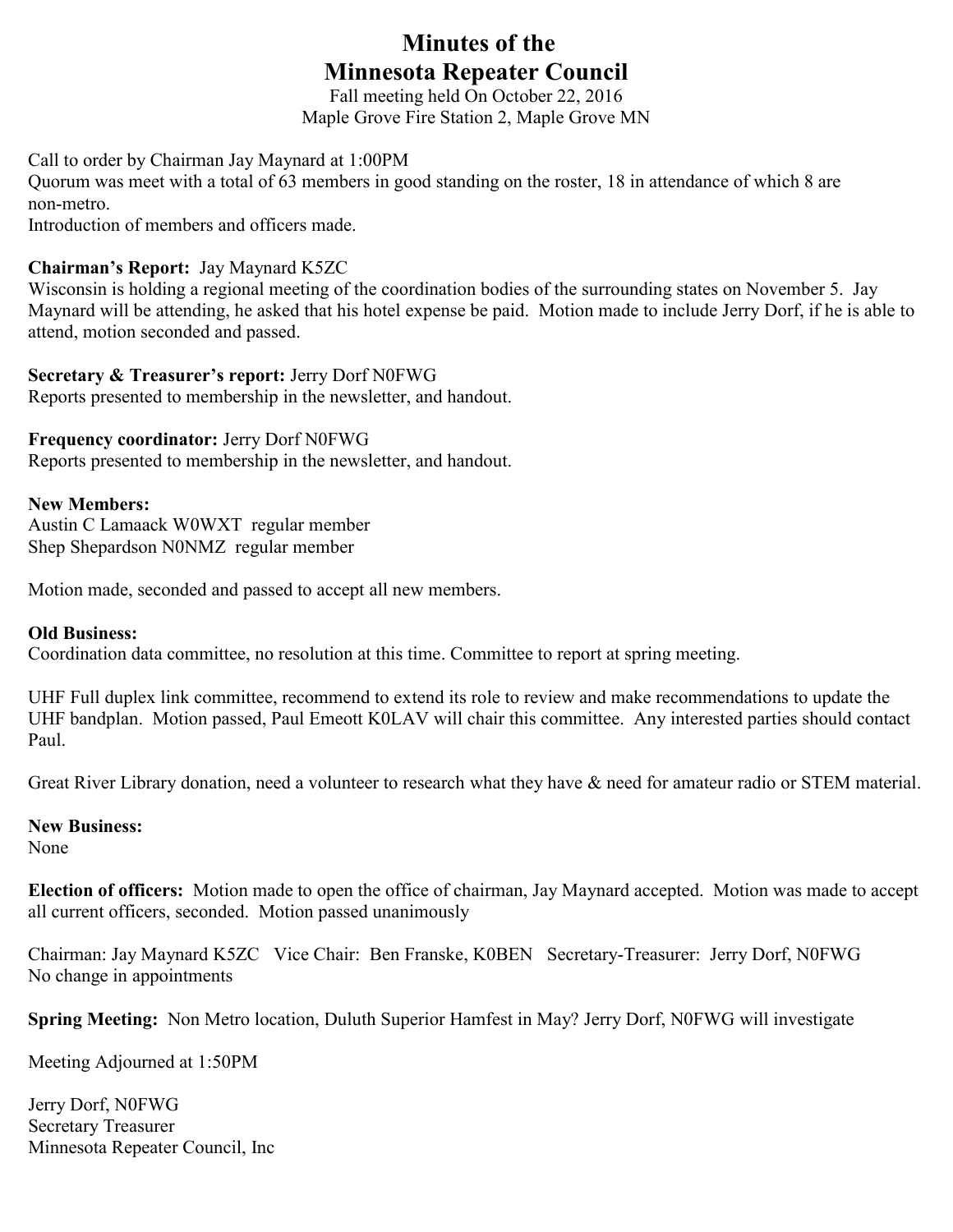### **Minnesota Repeater Council Checking Account March 20, 2017**

| Date       | <b>Type</b> | <b>Description</b>            | <b>Debit</b> | <b>Credit</b> | <b>Balance</b>      | <b>Comments</b>                |
|------------|-------------|-------------------------------|--------------|---------------|---------------------|--------------------------------|
| 10/21/2016 | <b>DEP</b>  | David Ventura                 |              | \$15.00       | \$8,286.73          | REG DUES 2018                  |
|            | <b>DEP</b>  | <b>TERRY ZELLMAN</b>          |              | \$20.00       | \$8,306.73          | REG DUES 2018                  |
| 10/25/2016 | <b>DEP</b>  | <b>DAN GELLE</b>              |              | \$20.00       | \$8,326.73          | REG DUES 2017                  |
|            | <b>DEP</b>  | <b>Ben Franske</b>            |              | \$20.00       | \$8,346.73          | REG DUES 2018                  |
|            | DEP         | <b>JOHN CZECH</b>             |              | \$10.00       | \$8,356.73          | REG DUES 2018                  |
|            | <b>DEP</b>  | SHEP SHEOARDSON               |              | \$10.00       | \$8,366.73          | REG DUES 2017                  |
| 10/22/2016 | 2157        | JAY MAYNARD                   | \$122.18     |               | \$8,244.55          | <b>HOTEL WISC MEETING</b>      |
| 10/22/2016 | 2158        | <b>JERRY DORF</b>             | \$39.66      |               | \$8,204.89          | Re-imbursement Toner cartridge |
| 10/29/2016 | <b>DEP</b>  | <b>JAMES KANTOR</b>           |              | \$10.00       | \$8,214.89          | REG DUES 2017                  |
| 11/4/2016  | DEP         | <b>KEVIN SAUER</b>            |              | \$10.00       | \$8,224.89          | REG DUES 2017                  |
|            | DEP         | <b>ELVIN SCHMIDT</b>          |              | \$20.00       | \$8,244.89          | REG DUES 2019                  |
|            | <b>DEP</b>  | <b>CHARLE ESCH</b>            |              | \$50.00       | \$8,294.89          | REG DUES 2020                  |
| 11/15/2016 | <b>DEP</b>  | Jon Peterson                  |              |               | \$100.00 \$8.394.89 | REG DUES 2026                  |
| 12/6/2016  | <b>DEP</b>  | <b>BOB DARLOW</b>             |              | \$10.00       | \$8,404.89          | REG DUES 2018                  |
| 1/9/2017   | DEP         | <b>MITCHELL L AHRENSTORFF</b> |              |               | \$100.00 \$8,504.89 | REG DUES 2026                  |
| 1/17/2017  | <b>DEP</b>  | John Wetter                   |              | \$20.00       | \$8,524.89          | ASC Dues 2020                  |
| 1/30/2017  | <b>DEP</b>  | <b>JAMES KANTOR</b>           |              | \$10.00       | \$8,534.89          | REG DUES 2018                  |
| 2/10/2017  | <b>DEP</b>  | Gordon Hanson                 |              | \$20.00       | \$8,554.89          | REG DUES 2018                  |
|            | <b>DEP</b>  | Jerry Dorrf                   |              | \$20.00       | \$8,574.89          | REG DUES 2018                  |
| 3/10/2017  | <b>DEP</b>  | William D Martin              |              | \$15.00       | \$8,589.89          | Reg Pending 2018               |
|            | Debit       | Postmaster                    | \$98.00      |               | \$8,687.89          | Postage Spring News / general  |

Notes:

1. New & pending memberships checks have been deposited to avoid the past "Stale Check" problems.

2. The date in the comment field shows dues paid to the end of that year.

#### **New Coordinations**

| Location           | Call               | Out      | Sponsor                   | Reg        | Date     | USE,      | <b>Status</b> |
|--------------------|--------------------|----------|---------------------------|------------|----------|-----------|---------------|
| <b>ST JOSEPH</b>   | <b>N0ANC</b>       | 444.6250 | <b>SHANNON RASSIER</b>    | CE.        | 02/25/17 | RO.       | <b>CNST</b>   |
| <b>EAGAN</b>       | <b>WORKT</b>       | 442.2250 | <b>DALE HAGERT</b>        | <b>MET</b> | 02/05/17 | <b>RO</b> | <b>CNST</b>   |
| <b>MARSHALL</b>    | <b>WOWX</b>        | 146.9550 | THE UNREAL RADIO CLUB     | <b>SW</b>  | 01/14/17 | RO.       | <b>OTA</b>    |
| <b>NEW PRAGUE</b>  | <b>ACOUK</b>       | 442.6250 | WILLIAM MACRIS            | MET        | 01/14/17 | <b>RO</b> | <b>CNST</b>   |
| <b>ST CLOUD</b>    | <b>KC0ARX</b>      | 442,3250 | <b>JAMES KANTOR</b>       | CE.        | 12/10/16 | <b>RO</b> | <b>OTA</b>    |
| <b>BENSON</b>      | <b>NONKI</b>       | 443.9500 | <b>ERIC OSTERBERG</b>     | ME         | 11/09/16 | <b>RO</b> | <b>CNST</b>   |
| <b>BLOOMINGTON</b> | <b>NONKI</b>       | 443.1000 | <b>ERIC OSTERBERG</b>     | <b>MET</b> | 11/09/16 | RO        | <b>CNST</b>   |
| <b>DULUTH</b>      | <b>NONKI</b>       | 443,3000 | <b>ERIC OSTERBERG</b>     | <b>DUL</b> | 11/09/16 | RO.       | <b>CNST</b>   |
| <b>WINONA</b>      | <b>WONE</b>        | 442.1500 | Winona Amateur Radio Club | <b>SE</b>  | 11/04/16 | RO.       | <b>OTA</b>    |
| <b>CENTERVILLE</b> | K <sub>0</sub> GOI | 443.6250 | <b>TERRY LONDROCHE</b>    | <b>CEN</b> | 10/14/16 | RO.       | <b>OTA</b>    |
| <b>ZIMMERMAN</b>   | <b>KE0ATF</b>      | 444.4500 | <b>STEVEN KOKX</b>        | <b>CEN</b> | 03/19/17 | <b>RO</b> | pend          |
| Luvurne            | KA1TIU             | 147.1050 | <b>WILLIAM MARTIN</b>     | <b>SW</b>  | 03/20/17 | <b>RO</b> | pend          |
| <b>BLOOMINGTON</b> | <b>WA0CQG</b>      | 442.1500 | <b>CARL ESTEY</b>         | MET        | 03/20/17 | <b>RO</b> | pend          |
|                    |                    |          |                           |            |          |           |               |

#### **Waiting list (Under Review)**

| Name                | Call        | Group       | Band Use |               | Location    | Date     |  |
|---------------------|-------------|-------------|----------|---------------|-------------|----------|--|
| Ross DeMeyere W0ANA |             | Anoka RACES | 2M       | <b>DSTAR</b>  | Anoka       | 03/03/11 |  |
| Jeff Hook           | KD0ORH      |             | 2M       | FM/P25        | Coon Rapids | 09/01/16 |  |
| Dale Hagert         | <b>WOIR</b> |             | 2M       | <b>Fusion</b> | Egan        | 3/18/17  |  |
| Steve Kokx          | KE0ATF      |             | 2M       |               | Zimmerman   | 3/20/17  |  |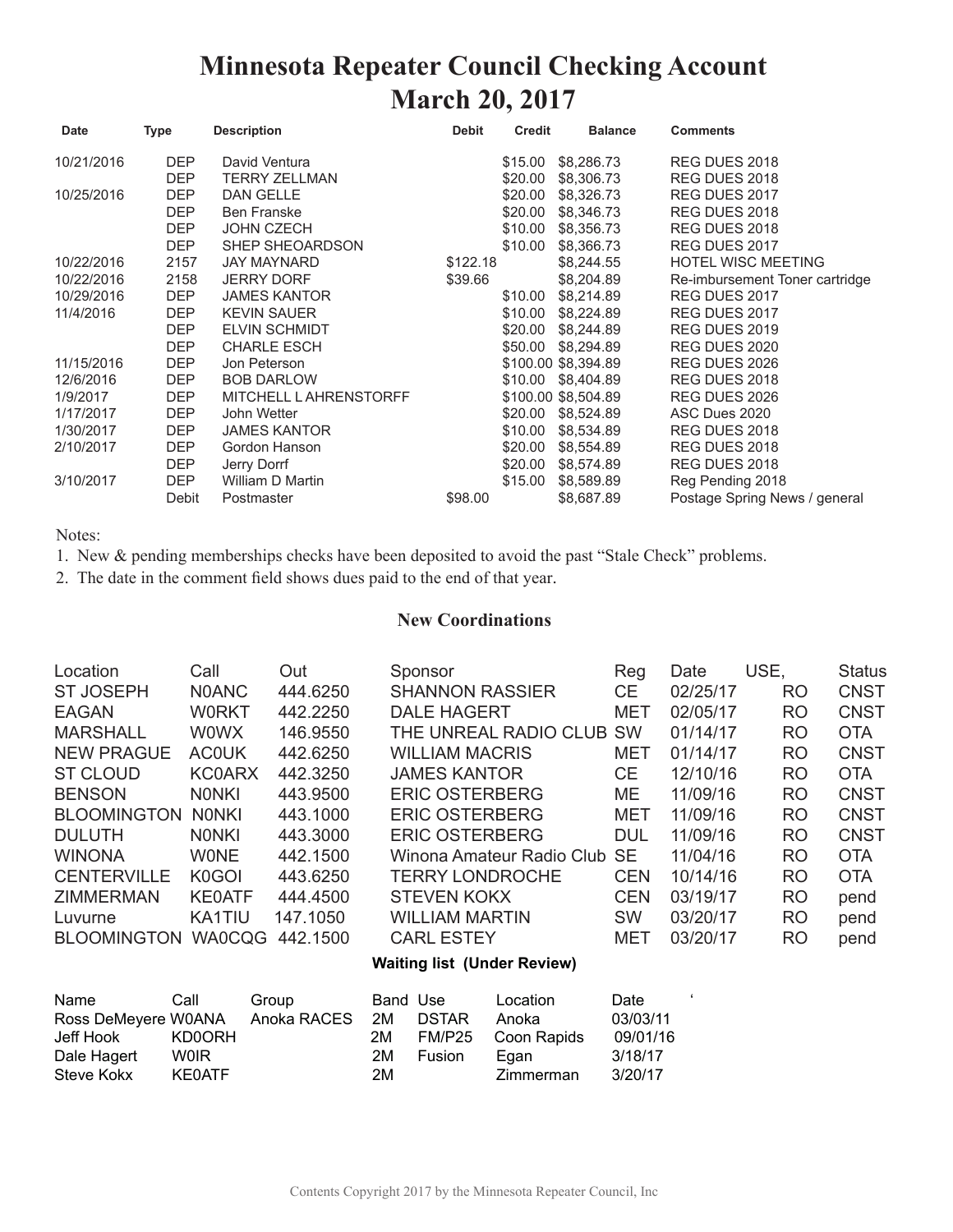## *Minnesota Repeater Council*

**Membership and Renewal application form** 

|                                                                                                                                                                                                                                          | <b>Trustee information (MRC Main Contact).</b>                                                                        |                                                                                                                                                                                                       |
|------------------------------------------------------------------------------------------------------------------------------------------------------------------------------------------------------------------------------------------|-----------------------------------------------------------------------------------------------------------------------|-------------------------------------------------------------------------------------------------------------------------------------------------------------------------------------------------------|
| Trustee Callsign: Name: Name: Name: Name: Name: Name: Name: Name: Name: Name: Name: Name: Name: Name: Name: Name: Name: Name: Name: Name: Name: Name: Name: Name: Name: Name: Name: Name: Name: Name: Name: Name: Name: Name:            |                                                                                                                       |                                                                                                                                                                                                       |
|                                                                                                                                                                                                                                          |                                                                                                                       |                                                                                                                                                                                                       |
| Email: City: City:                                                                                                                                                                                                                       |                                                                                                                       |                                                                                                                                                                                                       |
|                                                                                                                                                                                                                                          |                                                                                                                       | State: <u>Union Zip:</u> Zip:                                                                                                                                                                         |
|                                                                                                                                                                                                                                          | Club or alternate contact/mailing address.                                                                            |                                                                                                                                                                                                       |
|                                                                                                                                                                                                                                          |                                                                                                                       |                                                                                                                                                                                                       |
| Phone: <u>Address:</u> Address: <u>Address:</u> Address: Address: Address: Address: Address: Address: Address: Address: Address: Address: Address: Address: Address: Address: Address: Address: Address: Address: Address: Address: Addr |                                                                                                                       |                                                                                                                                                                                                       |
|                                                                                                                                                                                                                                          |                                                                                                                       |                                                                                                                                                                                                       |
| Renewal $\Box$<br><b>Type of Application:</b>                                                                                                                                                                                            | New membership [ ] Trustee Change [ ]                                                                                 | Database Update [ ]                                                                                                                                                                                   |
| Regular Membership<br>Dues \$10.00 year                                                                                                                                                                                                  | Organization or individual who is operating a Amateur Repeater Station on a                                           | frequency coordinated by the MRC. Has one vote at all meetings. Receives all mailings / newsletter.                                                                                                   |
| Associate Member<br>Dues \$5.00 year                                                                                                                                                                                                     | Receives all mailings / newsletter.                                                                                   | Organization or individual with a active interest in constructing an Amateur Radio Repeater station<br>or in the activities of the MRC. Can participate in the activities of the MRC but has no vote. |
| Newsletter<br>Dues \$5.00                                                                                                                                                                                                                | Receives one copy of MRC newsletter for 1 year. Included with Membership<br>Or download for free from the MRC webpage |                                                                                                                                                                                                       |
| Signed: Repeater Trustee/Regular Member                                                                                                                                                                                                  |                                                                                                                       | Date:                                                                                                                                                                                                 |
| Mail all Applications and dues to:<br>Minnesota Repeater Council<br>Jerry Dorf, N0FWG Secretary/Treasurer<br>601 Sunset Street<br>Buffalo MN 55313                                                                                       | Total Amount:<br>Check #: $\qquad \qquad$                                                                             | Other Info:                                                                                                                                                                                           |
| 763-682-2169<br>jerryd@jerryd.net                                                                                                                                                                                                        | Name on Check:                                                                                                        |                                                                                                                                                                                                       |